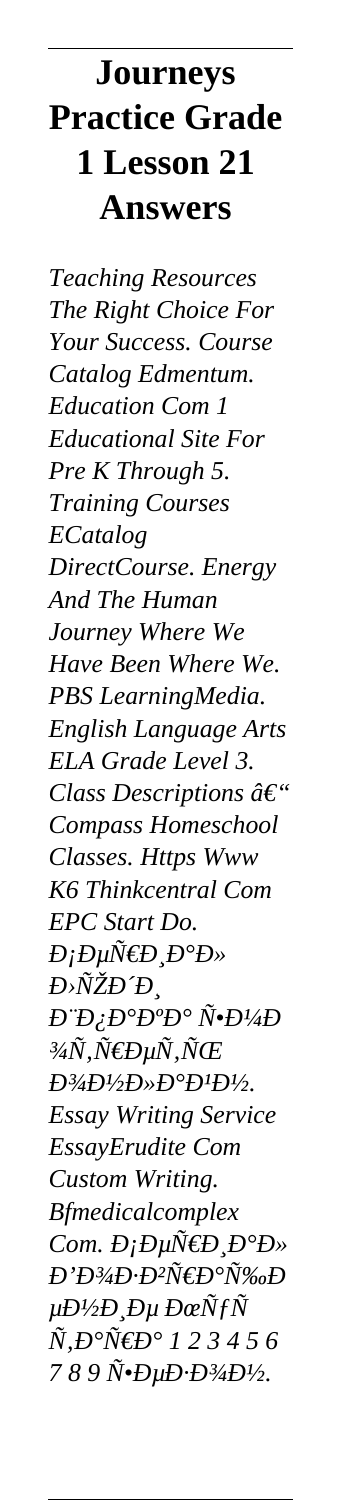*Videos PDST Technology In Education. Teacher Resources Library Of Congress. Communities â€" Voices And Insights Washington Times. Roads Were Not Built For Cars Where Driving Is Easy. Post Primary PDST Technology In Education. District Grade Level English Curriculum Map Grade SOM. Kahoot Play This Quiz Now. 10th Grade Homeschool Curriculum Tenth Grade Curriculum. Short Staff Jo Cane Zhang Jo Do Aikijo Jojutsu Gun. Antique Firearms Restoration Blog And C19 Gun Engraving. Printable Crossword Puzzles. Sixth Grade Math Math Journeys. ReadWriteThink ReadWriteThink. NSTA Freebies For Science Teachers. Calculating Your Real Grade Point Average GPA. SIBA Modelle*

**Teaching Resources The Right Choice for Your Success**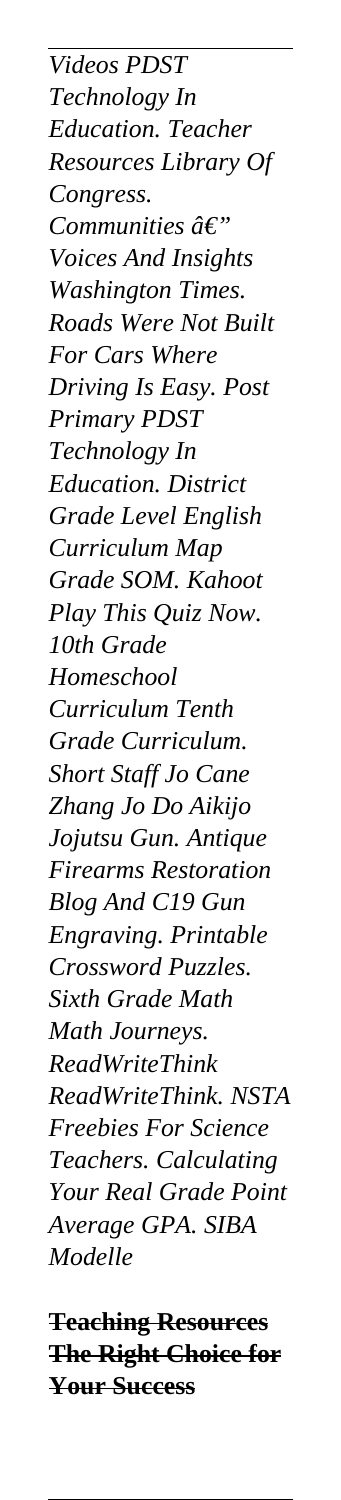May 5th, 2018 - At this site you will find resources for prospective and practicing teachers mathematics education information and information about my activities as a mathematics education professor at Western Illinois University' '**Course Catalog Edmentum May 12th, 2018 - A comprehensive examination of geometric concepts each lesson provides thorough explanations and builds on prior lessons Step by step instruction and multiple opportunities for self check practice develop skills and confidence in students as they progress through the course**'

'**Education com 1 Educational Site for Pre K through 5** May 10th, 2018 - Adding your school can help us give you better recommended resources based on your location We will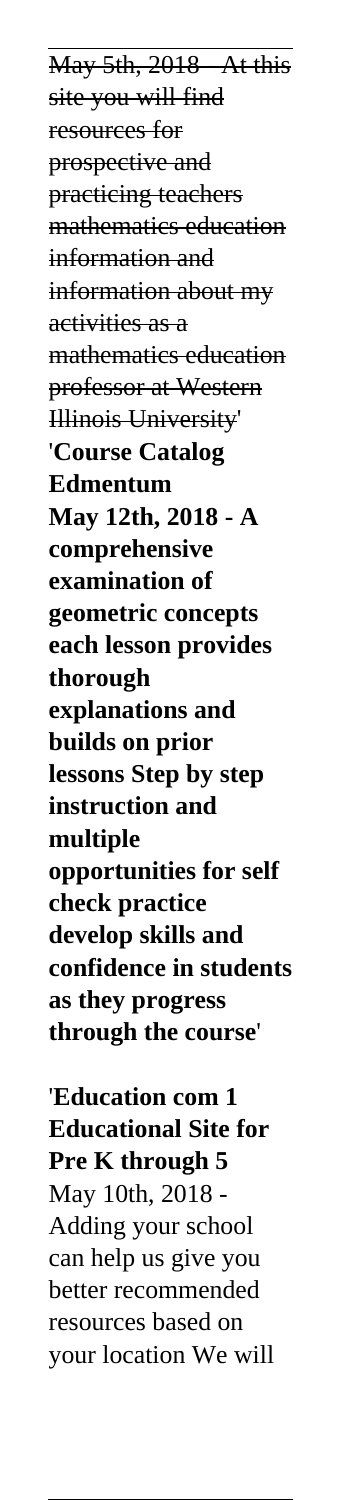not use this info for any other purpose'

'**Training Courses eCatalog DirectCourse** May 11th, 2018 - See every direct support employment recovery and inclusion and caregiving course DirectCourse has to offer in our eCatalog' '*ENERGY AND THE HUMAN JOURNEY WHERE WE HAVE BEEN WHERE WE MAY 13TH, 2018 - ENERGY AND THE HUMAN JOURNEY WHERE WE HAVE BEEN WHERE WE CAN GO BY WADE FRAZIER VERSION 1 2 PUBLISHED MAY 2015 VERSION 1 0 PUBLISHED SEPTEMBER 2014*'

'**PBS LEARNINGMEDIA** MAY 13TH, 2018 - PBS

LEARNING MEDIA HOME

PAGE YOUR MAIN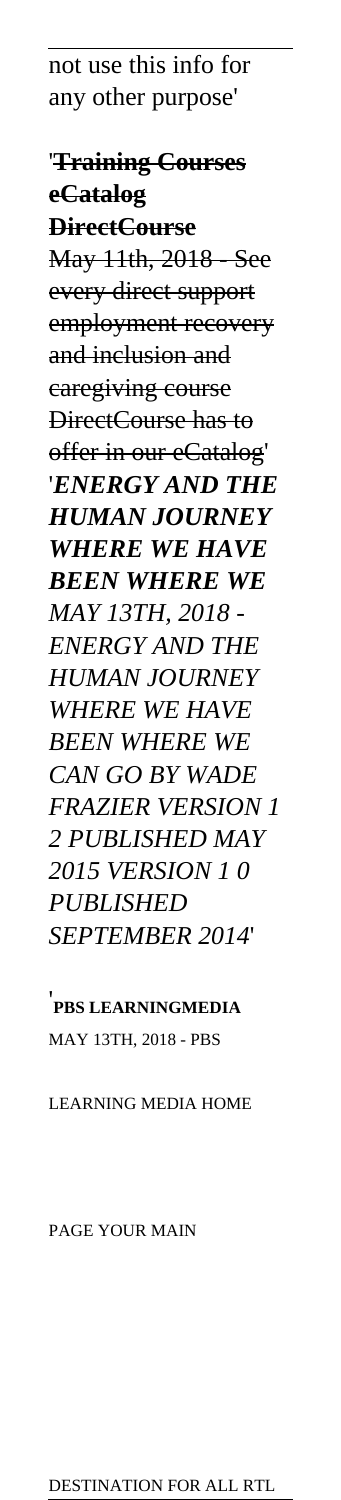CONTENT AND GRANT INFORMATION WHETHER YOU ARE A PARENT TEACHER STATION OR RESEARCHER THIS SITE IS FOR YOU AND WILL PROVIDE YOU WITH ALL THE RESOURCES YOU NEED IN ONE CONVENIENT PLACE''*English Language Arts ELA Grade Level 3 May 11th, 2018 - 2009 New Jersey Curriculum Project Aligned to the 2009 New Jersey Core Curriculum Content Standards ENGAGING STUDENTS • FOSTERING* **ACHIEVEMENT** • *CULTIVATING 21ST CENTURY GLOBAL SKILLS*'

<sup>'</sup>Class Descriptions – Compass **Homeschool Classes** May 12th, 2018 - Are you interested in learning a new language that is used right here in America Are you intrigued by a modern language that has no written form'

'*https www k6 thinkcentral com epc start do may 13th, 2018 - we would like to show you a description here but the site won* $\hat{a} \in \text{TM}$ *t allow us*"*D*;*DuрD D*<sup>•</sup>*D*»  $\bm{D}$ >ÑŽÐ́ *Д Ю*<sup>*D*</sup>**D**<sup>*D*</sup>**D**<sup>*W*</sup>**D**<sup>*V*</sup> $\tilde{N}$ **•***D<sup><i>V*</sup> $\tilde{A}$ **D**  $\partial^3\!\!\! A\tilde N, \tilde N\!\!\!\in\!\! D\mu \tilde N, \tilde N\!\!\!\in\!\! E$ *<i><u>D</u><sup>3</sup>*/<sub>2</sub>*D*<sup>*/*</sup>*D*<sup>*/*</sup>*D*<sup>*/*</sup>*D*<sup>*/*</sup>*D*<sup>*/*</sup>/<sub>2</sub>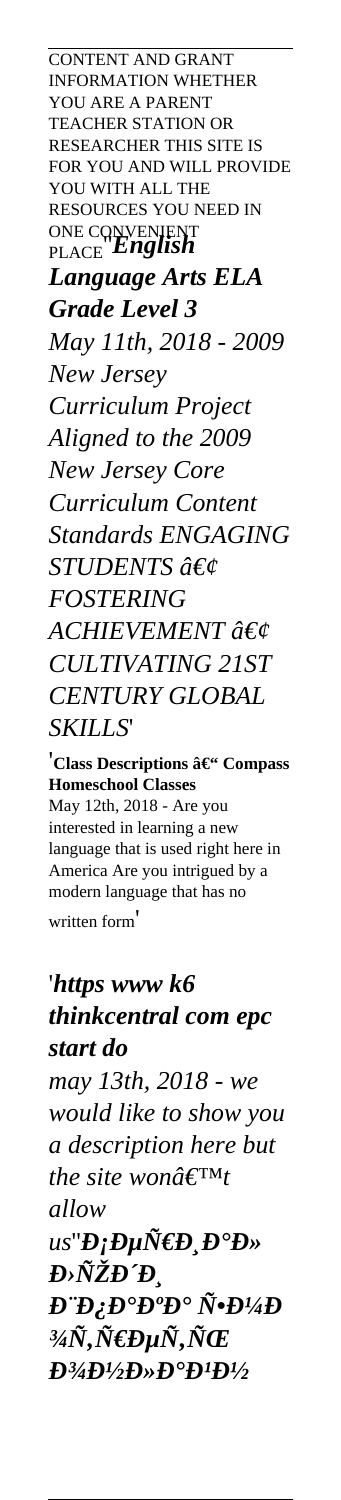*may 13th, 2018 -*  $D$ ݄ŽĐ´Ð*. аоÑ,оÑ€Ñ<е*  $\tilde{N}$ €Ðи $\tilde{N}$ ́D° $\tilde{N}$ ŽÑ,  $\tilde{N}$ • $D$ <sup>2</sup> $\tilde{N}$ • $D$ · $D$ ° $\tilde{N}$ , $\tilde{N}$ Œ  $\tilde{N}$ •*Ð<sup>2</sup>Ð3/4ÑŽ*  $E \mathcal{D} \mathcal{D} E \mathcal{D}' \mathcal{D} \mathcal{D} \mathcal{D} \mathcal{D} \mathcal{D}$  $\tilde{N}$ **ED**°D±D<sup>3</sup>/4 $\tilde{N}$ ,D<sup>3</sup>/4D<sup>1</sup>  $\mathbf{P}^2$  $D_{\lambda}D^{3}/4D^{*}D_{\lambda}\tilde{N}^{\dagger}D_{\lambda}D_{\lambda}$  $D'D^3$ <sub>*4D*» $D\P D^1$ /2 $\tilde{N}$ </sub>  $D$ ± $\tilde{N}$ < $\tilde{N}$ . $\tilde{N}$ Œ  $D$ ½ $D$ ° $D$ ´  $E\mu D\nu D\nu D\nu D\nu \tilde{N}$  $B$ <sup>1</sup>/4**D**<sup>1</sup>/2**D**<sup>3</sup>/4**D**<sup>3</sup>**D**<sub>*.</sub>D*<sup>1</sup>/4**D**<sub>.</sub></sub> *<i><u>D;D<sup>3</sup>/<sub>4</sub>D»<i>D***<sup>3</sup>/<sub>4</sub><b>D***¶<i><i>D*</sup>, *<i>D*</u> *µÐ»ÑŒÐ½Ñ‹Ð¼Ð¸ Ð* <sup>*°Ð°Ñ‡ÐµÑ•Ñ,Ð<sup>2</sup>аÐ*</sup>  $<sup>1</sup>/<sub>4</sub>*D*, *D*±*D*<sub>µ</sub>*D*.$ </sup> *<i>Đ*°Đ¾Ñ,Đ¾Ñ€Ñ‹Ñ Đ¿ *Ñ€Đ ,лР,чĐ½Đ°Ñ•*  $\tilde{N}$ • $D$ » $\tilde{N}$ fD¶D± $D^{\circ}$  $D^2$  $D/D^3$ <sub>*/I*</sub> $D_\nu$ *D*<sup>*n*</sup> $\sim$ *D<sub><i>l*</sub> $\sim$ *D*<sub>*l*</sub> $\sim$ </sub>*n* $\sim$ *n* $\sim$ *n* $\sim$ *n* $\sim$ *n* $\sim$ *n* $\sim$ *n* $\sim$ *n* $\sim$ *n* $\sim$ *n* $\sim$ *n* $\sim$ *n* $\sim$ *n* $\sim$ *n* $\sim$ *n* $\sim$ *n* $\sim$ *n* $\sim$ *n* $\sim$ *n* $\sim$ *n* $\sim$ *n* $\sim$ *n* $\sim$ *n* $\sim$ *n* $\sim$  $D\frac{1}{4}D\frac{3}{4}D\frac{4}{9}D\mu\tilde{N}$ ,  $D$  $\pm$ Ñ<Ñ,ÑŒ  $D$ *į, Ñ€* $D$ *3/4Ñ•Ñ, D3/4*  $D$ *1/2 евозмож ной*'

'*Essay Writing Service EssayErudite com Custom Writing May 16th, 2018 - We provide excellent essay writing service 24 7 Enjoy proficient essay writing and custom writing services provided by professional academic writers*' '**BFMEDICALCOMPLEX COM**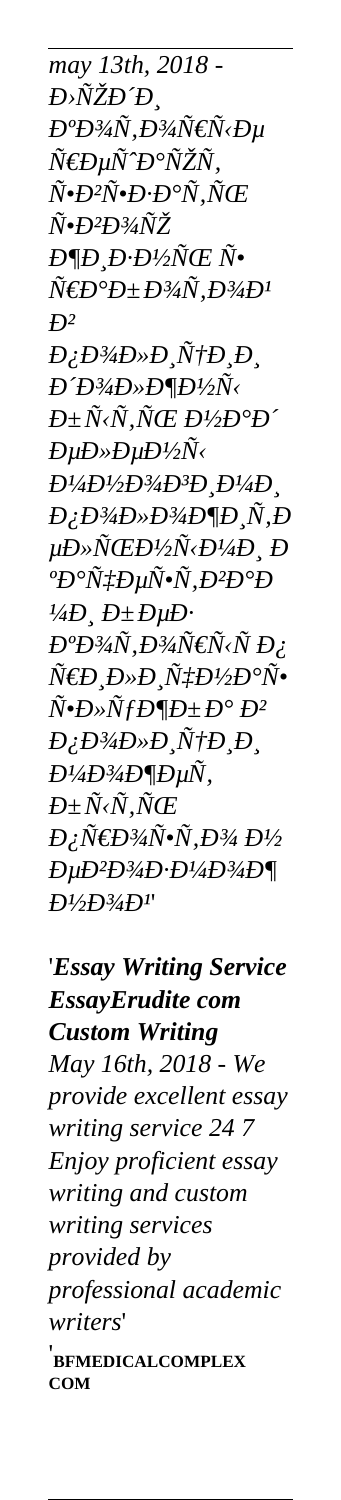MAY 14TH, 2018 - CE MONDE **OUI VOUS NOURRIT CEDAR** FEVER CECILY A DELL REGENCY ROMANCE CELTIC POETS THE SONGS AND **TALES FROM EARLY** IRELAND AND WALES 'Đ;еÑ€Đ Đ°Đ» Đ'Đ 3⁄4**D**·**D**<sup>2</sup>Ñ€**D**°Ñ‰DµD  $\frac{1}{2}D \text{p}$  Du Dœ $\tilde{N}$ f $\tilde{N}$  $\tilde{\mathbf{N}}, \mathbf{D}^{\circ} \tilde{\mathbf{N}} \in \mathbf{D}^{\circ}$  1 2 3 4 5 6 789 N.DuD.D3/4D1/2 may 10th, 2018 -ĐœĐµÑ•Ñ,Đ½Ñ<е  $\tilde{\mathbf{N}}$ f $\mathbf{D}\times\mathbf{D}$   $\tilde{\mathbf{N}}$ † $\tilde{\mathbf{N}}$ < $\mathbf{D}$ ; $\mathbf{D}$ ¼  $D: \tilde{N} \in D \cup D \cap D^{1/2} D \cup D^{1/4}$ Ñf Đ<sup>o</sup>ажÑfÑ,ѕѕ  $D^{1/2}DuD\pm DuD\cdot D^{3/4}D$  $\mathbf{D}^{\circ}\tilde{\mathbf{N}}$ • $\mathbf{D}^{1}/2\tilde{\mathbf{N}}$ ‹ $\mathbf{D}^{1}/4\mathbf{D}$ ,  $\mathbf{D}$ ,  $D_L D^3$ 4D» $D^1$ /2 $\tilde{N}$ < $D^1$ /4D Ñ€Đ°Đ·Đ<sup>3</sup>ÑfĐ»Ñ•Đ<sup>2</sup> Ñ^ĐuĐ<sup>1</sup>ѕѕ  $\tilde{\mathbf{N}}$ **ED**<sup>o</sup>D·D<sup>1</sup>/<sub>2</sub>D<sup>3</sup>/<sub>4</sub>D<sup>1</sup> D<sub>2</sub> Ñ€ĐµÑ•Ñ,ÑfĐ¿Đ½Đ 3/4Ñ.Ñ.ью **D**<sup>o</sup>**D**<sup>o</sup>**D**<sup>*I*</sup>**D**<sup>*Y*</sup>*D***<sup>1</sup>** РеĐ½ÑŒ  $\mathbf{D}^{3}/\mathbf{D}^{1}/2\mathbf{D}^{\circ}$   $\mathbf{D}^{1}/2\mathbf{D}^{\circ}\tilde{\mathbf{N}}\in\tilde{\mathbf{N}}f$ Ñ^аеÑ,  $D_{\alpha}D^{3}/D^{0}D^{3}/D^{1}D^{1}/2D_{\alpha}$  $\mathbf{D}^2 \tilde{\mathbf{N}}$ :  $\tilde{\mathbf{N}}$ ' $\mathbf{D}^{1/4} \mathbf{D}^{1/2} \mathbf{D} \mathbf{\mu} \mathbf{D}$ Đ¾Đ<sup>2</sup>Đ Đ½Đ½Ñ<Ñ  $\tilde{N}$ · $D \tilde{N}$ , $D \mu D \rightarrow D \mu D$ <sup>1</sup>

Videos PDST Technology In **Education** 

May 11th, 2018 - In This Section

We Highlight Video Exemplars Of

Good Practice Both At Primary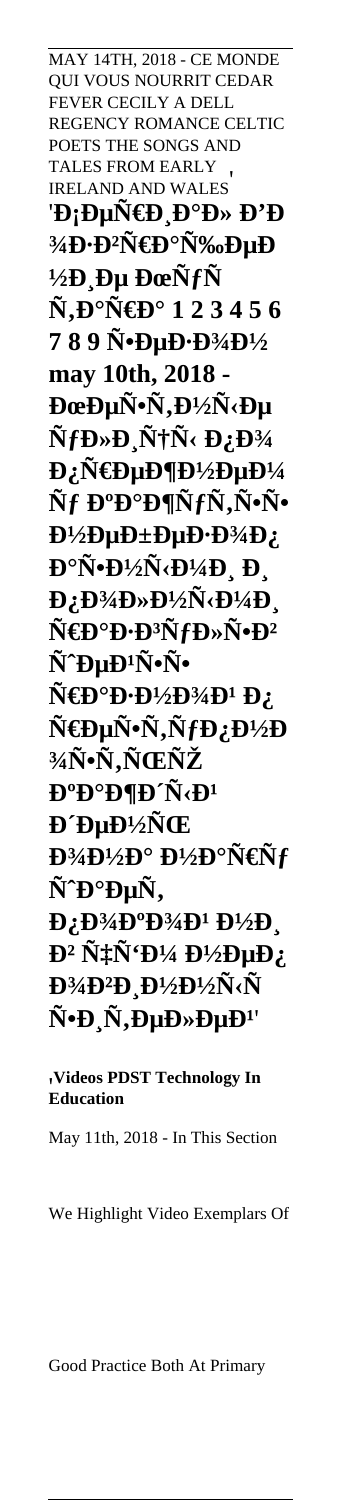Included Are Demonstration And Advice Videos''*TEACHER*

*RESOURCES LIBRARY OF CONGRESS MAY 11TH, 2018 - THE LIBRARY OF CONGRESS OFFERS CLASSROOM MATERIALS AND PROFESSIONAL DEVELOPMENT TO HELP TEACHERS EFFECTIVELY USE PRIMARY SOURCES FROM THE LIBRARY S VAST DIGITAL COLLECTIONS IN THEIR TEACHING*'

'Communities â $\epsilon$ " **Voices and Insights Washington Times** April 28th, 2018 - In Arizona there is a special election to replace Rep Trent Franks who resigned earlier this year Making special appearances to help the Democrat in that race are the kids from Parkland Florida' '**Roads Were Not Built For Cars Where driving is easy May 10th, 2018 - Cyclists were 1st to push for good roads amp were pioneers of motoring**'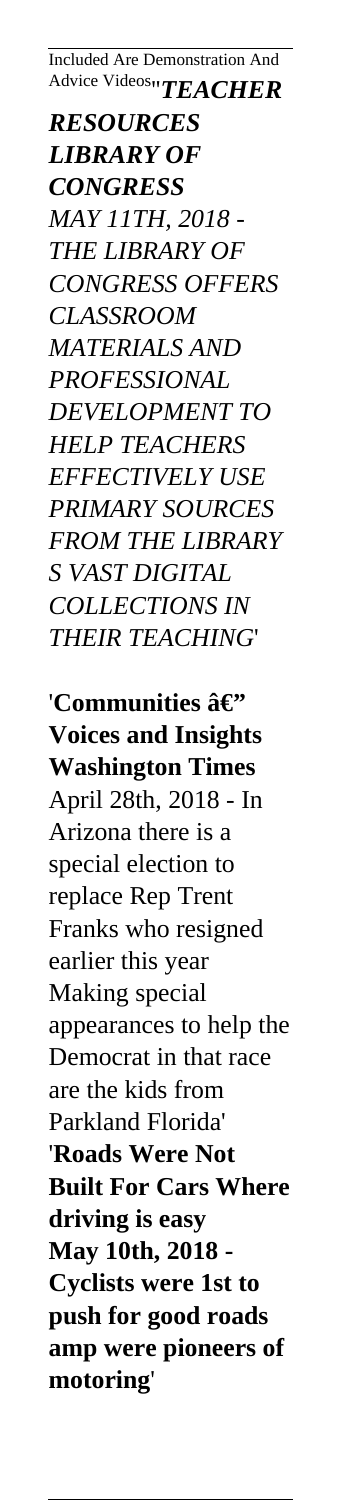'**Post Primary PDST Technology in Education** May 9th, 2018 - In this video PE teacher in Col $\tilde{A}$ iste Choilm Ballincollig Garret Hickey demonstrates how he uses the i Orienteering and Team Shake apps in an orienteering lesson''**district grade level english curriculum map grade som** april 24th, 2018 - http www answers com topic facing it poem 1 district grade level english curriculum map district grade level english curriculum map grade''**kahoot play this quiz now** may 13th, 2018 - play a game of kahoot here kahoot is a free game based learning platform that makes it fun to learn  $\hat{a} \in \mathcal{C}$  any subject in any language on any device for all ages''**10th Grade Homeschool Curriculum Tenth Grade Curriculum** May 13th, 2018 - Purchase The 10th Grade Homeschool Curriculum Package Online Today Check Out Our One Year Tenth Grade Curriculum And Other Materials At Sonlight''**Short Staff**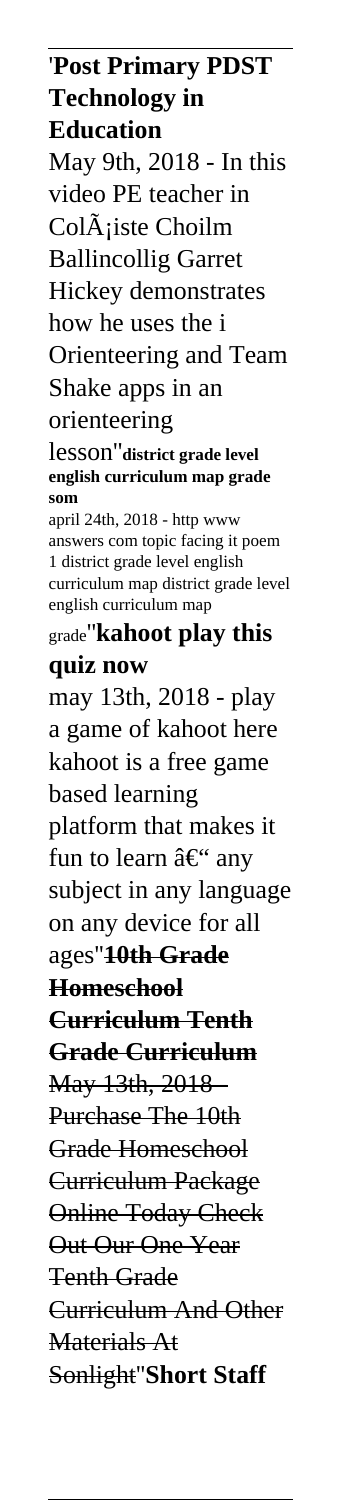**Jo Cane Zhang Jo Do Aikijo Jojutsu Gun May 13th, 2018 - Way Of The Short Staff Self Defense Arts And Fitness Exercises Using A Short Wooden Staff Cane Walking Stick Jo Zhang Guai Gun Four Foot Staff Hiking Staff Whip Staff 13 Hands Staff Cudgel Quarter Staff Hanbo Gun Bang**''**Antique Firearms**

**Restoration Blog and C19 gun engraving** May 13th, 2018 - 1st May  $\hat{a} \in \tilde{C}$ 

Another month gone  $I\hat{a} \in T^M$ ve done

a couple of brownings of the 8

bore barrel so far with quite

encouraging results  $\hat{a} \in \mathcal{C}$  I keep a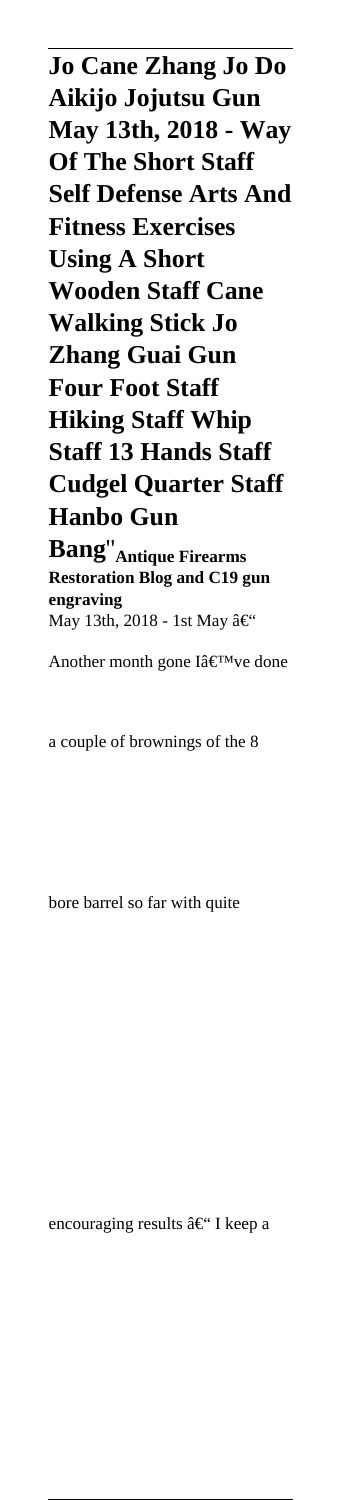compare results a T for a browning with my solution a B with Blackleys and a lower case s when I steam a browning after rubbing it down with 0000 grade steel wool' '**printable crossword puzzles** may 13th, 2018 - a list of all public puzzles created using crossword hobbyist $\hat{\mathbf{a}} \in \mathbb{R}^{\mathrm{TM}}$ s easy to use crossword puzzle maker' '**SIXTH GRADE MATH MATH JOURNEYS MAY 11TH, 2018 - 6 1 THE STUDENT WILL IDENTIFY R EPRESENTATIONS OF A GIVEN PERCENT AND DESCRIBE ORALLY AND IN WRITING THE EQUIVALENCE RELATIONSHIPS AMONG FRACTIONS DECIMALS AND PERCENTS**' '**ReadWriteThink ReadWriteThink** May 13th, 2018 - Providing educators and students access to the highest quality practices and resources in reading and language arts instruction' '**NSTA Freebies for**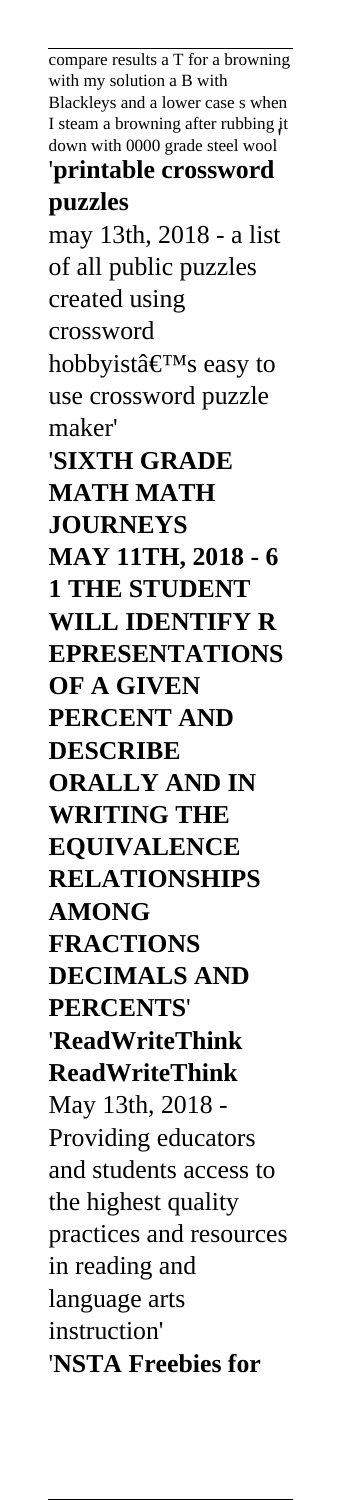**Science Teachers** May 13th, 2018 - Through NSTA you ll find leading resources for excellence in teaching and learning and experience growth through robust professional development Plus you ll meet colleagues across all science disciplines all grade bands and teaching stages from the newest teacher to the veteran administrator who share a passion for science education' '**Calculating Your Real Grade Point Average GPA** May 12th, 2018 - Everyone Knows The Importance Of A High School Student $\hat{a} \in T^{M}S$ Grade Point Average Or GPA It's The Little Number That Labels Us It Signifies Whether We Are A Geek Or Slacker Or Somewhere In Between' '**SIBA Modelle** May 16th, 2018 - Siba Modelle Modellbau Eisenbahn ZubehĶr Schranke Signale Lichtsignale Hauptsignale